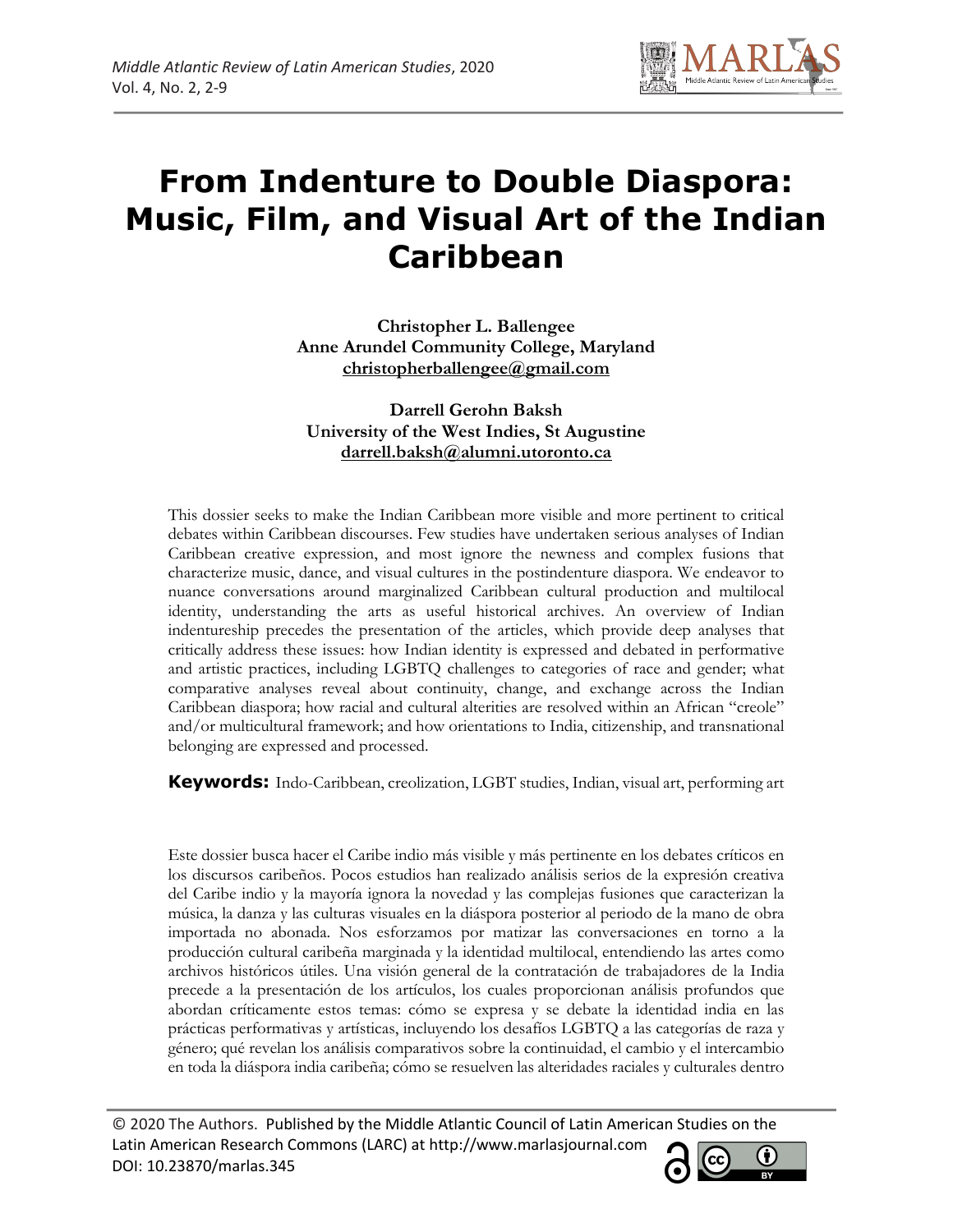#### Dossier Introduction – From Indenture to Double Diaspora

de un "creole" africano y/o un marco multicultural; y cómo se expresan y procesan las orientaciones a la India, la ciudadanía y la pertenencia transnacional.

**Palabras clave:** Caribe indio, creolización, estudios LGBT, indio, arte visual, performance

In part to commemorate the one-hundred-year anniversary of the abolition of Indian indentureship, this special dossier in the *Middle Atlantic Review of Latin American Studies* considers how Indianness finds expression in regional and diasporic Caribbean contexts through visual and performing arts. Art, dance, and music are frequently invoked in academic and public discourse as quintessential examples of Indian postindenture identities, however, few existing studies have undertaken serious structural analyses of Indian Caribbean creative expression. Moreover, much of the extant literature on Indian Caribbean culture focuses on continuities with India rather than the newness and complex fusions that characterize music, dance, and visual cultures in the post indenture diaspora.

The authors in this dossier provide thoughtful attention in this regard, creating space to legitimize the multifaceted and intertwined visual and sonic legacies of colonization, slavery, and indentureship. More specifically, we are concerned with nuancing conversations around Caribbean cultural production and multilocal identity. This endeavor is part of an ongoing effort to build on recent scholarship that has drawn attention to understanding and demarginalizing the place of the Indian Caribbean from a variety of artistic, feminist, and sociocultural perspectives (Gosine 2017; Gosine, Metzger, and Mohammed 2019; Hosein and Outar 2016; Munos and Pandurang 2018; Ramnarine 2019). Most articles in this issue are authored by underrepresented Caribbean and diasporic scholars who provide deep analyses of performative practices that critically address the following areas: the means through which Indian identity is expressed and debated by cultural stakeholders in the Caribbean and its diaspora; what comparative analyses of creative practices reveal about continuity, change, and exchange across the Indian Caribbean diaspora; how racial and cultural alterities are resolved within a "creole" and/or multicultural framework; and how orientations to India, citizenship in diaspora, and transnational belonging are expressed and processed through visual and performing arts.

The year 2017 marked the centenary anniversary of the end of the British indentureship system, a scheme meant to sustain agricultural and industrial colonies after the abolition of slavery. While laborers were recruited from Europe, Africa, and Asia, the majority came from prepartition India, primarily Uttar Pradesh, Bihar, and Bengal, though significant numbers were also recruited from Madras in the south. As part of this system, around 1.4 million Indians were sent to work in territories around the world. They were first imported into the Indian Ocean islands of Réunion and Mauritius as early as 1826. However, indentureship as an institutionalized scheme of bound labor would only begin in earnest in the years leading to the abolition of slavery in the British Empire (which took place in stages in the 1830s), when indentured Indians were taken to the Mascarenes, parts of east and south Africa, Fiji, the Caribbean, and elsewhere. The Caribbean was a major beneficiary of the indentureship system; about 500,000 Indians were imported in this way. The first shipload arrived in Guyana in 1838,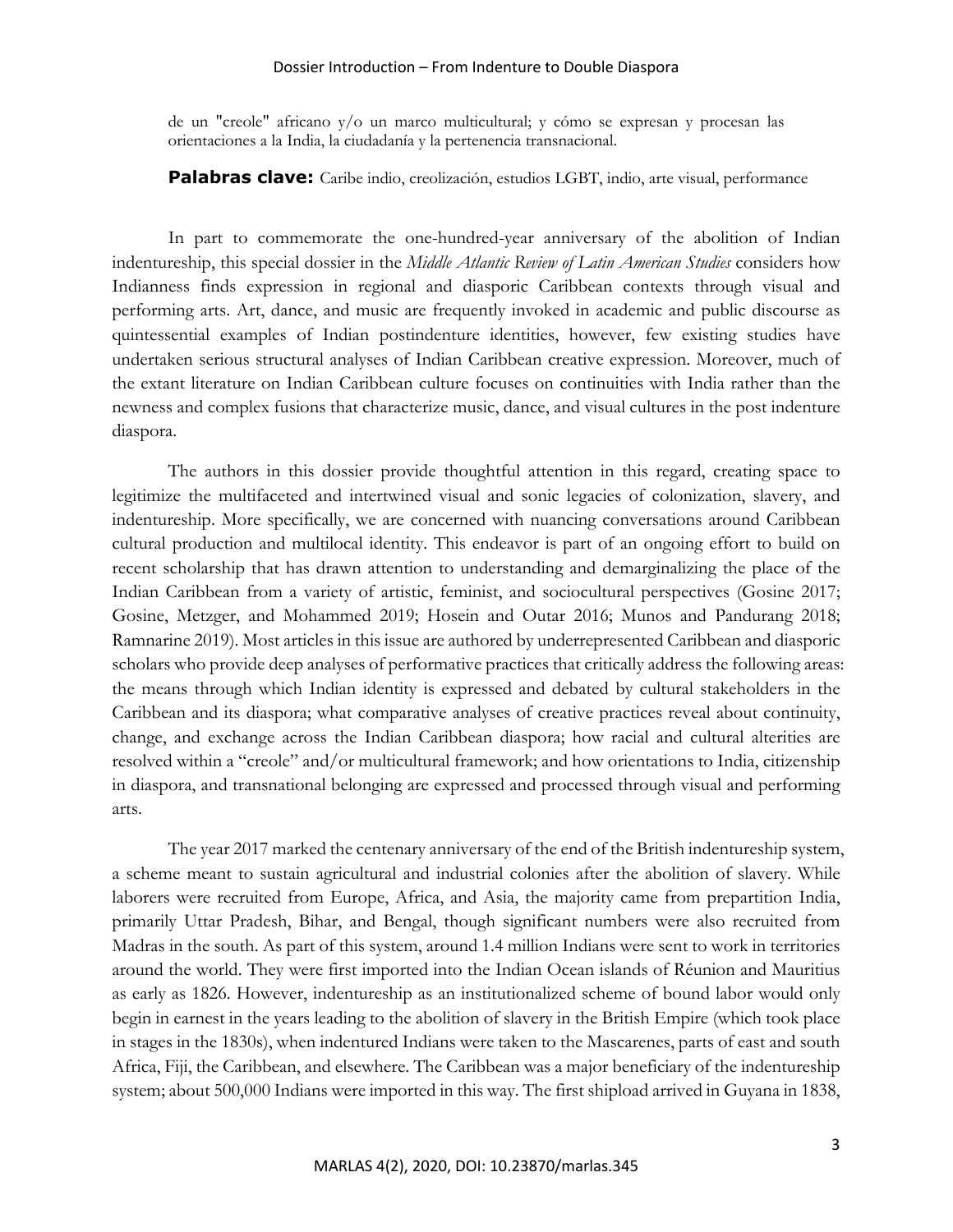#### *Middle Atlantic Review of Latin American Studies*

Trinidad and Jamaica in 1845, and other locales in the decades to follow. Related schemes of indenture also carried Indians to non-British colonies in the region, especially Suriname, Martinique, Guadeloupe, and French Guiana (Northrup 2000; Hassankhan 2014; Roopnarine 2016).

This system of migrant labor continued until 1917, generally acknowledged as the "end" of Indian indenture. Several factors brought about its termination, including political pressure from Mahatma Gandhi (Persaud 2019) and members of Indian expatriate communities, the rise of Indian nationalism, the repercussions of World War I, flaws in indenture's framework, and the negligence and maltreatment of indentured laborers by the planter class (Roopnarine 2017). However, the contracts of the last indentured laborers were not in fact fulfilled (or otherwise negated) until 1920, at which time the British and Indian governments officially abolished the practice of indenture (Roopnarine 2017).

Repatriation to India was usually guaranteed after a period of continuous work in the colonies, yet about two-thirds of the laborers chose to forego return passage and settle in the Caribbean (Roopnarine 2017). Entering an already-creolizing colonial system, also already stratified and hierarchized by race and class, Indians were regarded as outsiders, a status compounded by their segregation on estates outside centers of political power and on the periphery of cultural visibility (Brereton 1979, 176–77). This notion persisted as Caribbean colonies edged toward independence beginning in the early 1960s when Indian Caribbeans were largely excluded from participating in nationalist projects. As just one example, national belonging in Trinidad and Tobago at the moment of independence in 1962 was largely configured according to an "Afro-Creole nationalist narrative" in which "people of African or part-African descent—Creoles in local terminology—were the most important constituent group in the nation, the core Trinidadians . . . who had the historical 'right' to succeed the British in the governance of the new nation" (Brereton 2010, 221). Where numbers were relatively few, in islands like Jamaica, Martinique, and Guadeloupe, Indian Caribbean communities were largely subsumed into the general population. In places like Guyana, Trinidad and Tobago, and Suriname, where the demographic was much greater, Indian Caribbean communities were more cohesive, maintaining and reinventing their own cultural traditions without much expectation of state support or recognition. The postindependence period also marked increased migrations from the Caribbean to the global north, driven by factors such as political turbulence, ethnic rivalries, and economic hardships and aided by special colonial relations and modified immigration laws in Canada, the United States, and Europe (Roopnarine 2003, 48). These migrations established significant Indian Caribbean communities in New York City, Toronto, central and south Florida, the United Kingdom, and the Netherlands.

Though the Indian immigrants are now generations removed from bound labor on the plantation, as the articles in this issue demonstrate, the circumstances of indenture continue to impact Indian Caribbean creative expression. Many of the works analyzed by this issue's authors specifically foreground "the evacuated Plantation" (Kabir in this issue) as a foundational point of remembering. It is from the context of the plantation, for example, that the epithet "coolie" emerged in the colonial past, normalized in historical and archival accounts to describe both Indian and Chinese immigrant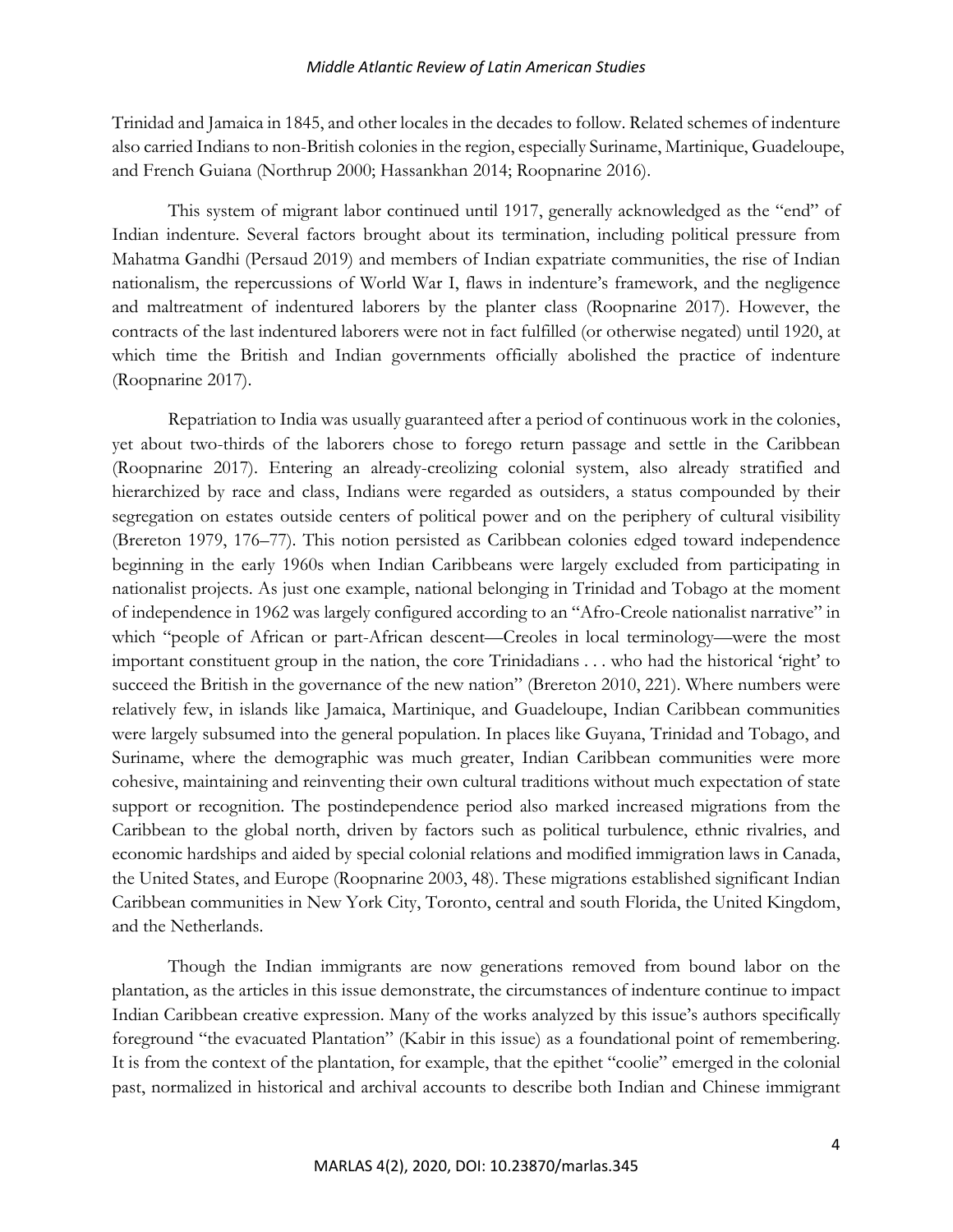#### Dossier Introduction – From Indenture to Double Diaspora

labor. In the postcolonial Caribbean, the term took on a derogatory connotation in reference to Indians in particular. While there have been concerted efforts to reclaim "coolie" in academic (Carter and Torabully 2002) and popular (see Persadie in this issue) discourse, the term still evokes deep histories of intergenerational trauma and violence.

Adopted and normalized by colonialists, "coolie" was replaced in the postcolonial era by descriptors like "East Indian," "Zindiens," and "Hindoestaan" in the English, French, and Dutch Caribbean respectively. These remain enduring but contested labels emerging from plantation-era inheritances that fostered division and difference. Implying not just ethnic identifications but also apparent foreign allegiances, the labels work to reinforce notions of the Indian Caribbean body as Other and therefore outside the limits of sociocultural inclusion and more broadly "creole" citizenship. In this way, "East Indian" has historically been perceived in opposition to "West Indian," and this struggle has produced a politics of racial and ethnic purity that continues to play out despite processes of mixing that have occurred across time and space.

As an alternative, "Indo-Caribbean" has gained traction in recent years and seems to more assertively anchor Indian identity to a Caribbean context. The usefulness of "Indo-Caribbean" may lie in the way it responds more relevantly to a postindenture, postcolonial, and diasporic present where living within creolized cultures and societies, and in proximity to African Caribbeanness, is an undeniable reality even when resistance to cultural mixing persists. Indeed, "creole" has acquired racial connotations in reference to Caribbean peoples of primarily African descent. As such, "Indo-Caribbean" may serve separatist motives as a polarizing term where race and ethnicity are deployed to trump nationality, particularly in the arena of state governance (as in Trinidad and Tobago where racial tensions endure [Premdas 2004; Baboolal 2020] and in Guyana where political unrest has in the past and as recently as this year led to outbursts of racial violence [Smith 1995; Yahya-Sakur and Kurmanaev 2020]).

"Indo-Caribbean" works, however, to challenge monolithic definitions and perceptions of Caribbean identity—often understood as exclusively "black" and/or "African"—as it fosters the need for wider representations of the ethnic diversities that comprise postindependence Caribbean populations while speaking to the specific experiences, evolutions, and enduring legacies of Indian Caribbean indenture. For these reasons, we acknowledge how "Indo-Caribbean" has been increasingly adopted both within academic spaces and amongst Caribbean populations to combat cultural marginalizations and erasures of Indian Caribbean identity, and we call attention to the fact that "Indo-Caribbean" rather than "Indian Caribbean" appears throughout most of the contributions to this special dossier. This preference does not neutralize our recommendation of "Indian Caribbean" but, in fact, emphasizes just how equivocal the issue of identity formation remains for Indian postindenture communities. In proposing "Indian Caribbean," we suggest an alternative means of meditating and expanding on the transnational possibilities and reenvisionings of Indian postindenture identity across multiple spaces that have long been characterized by both creative retention and (re)invention of Indian cultural practices.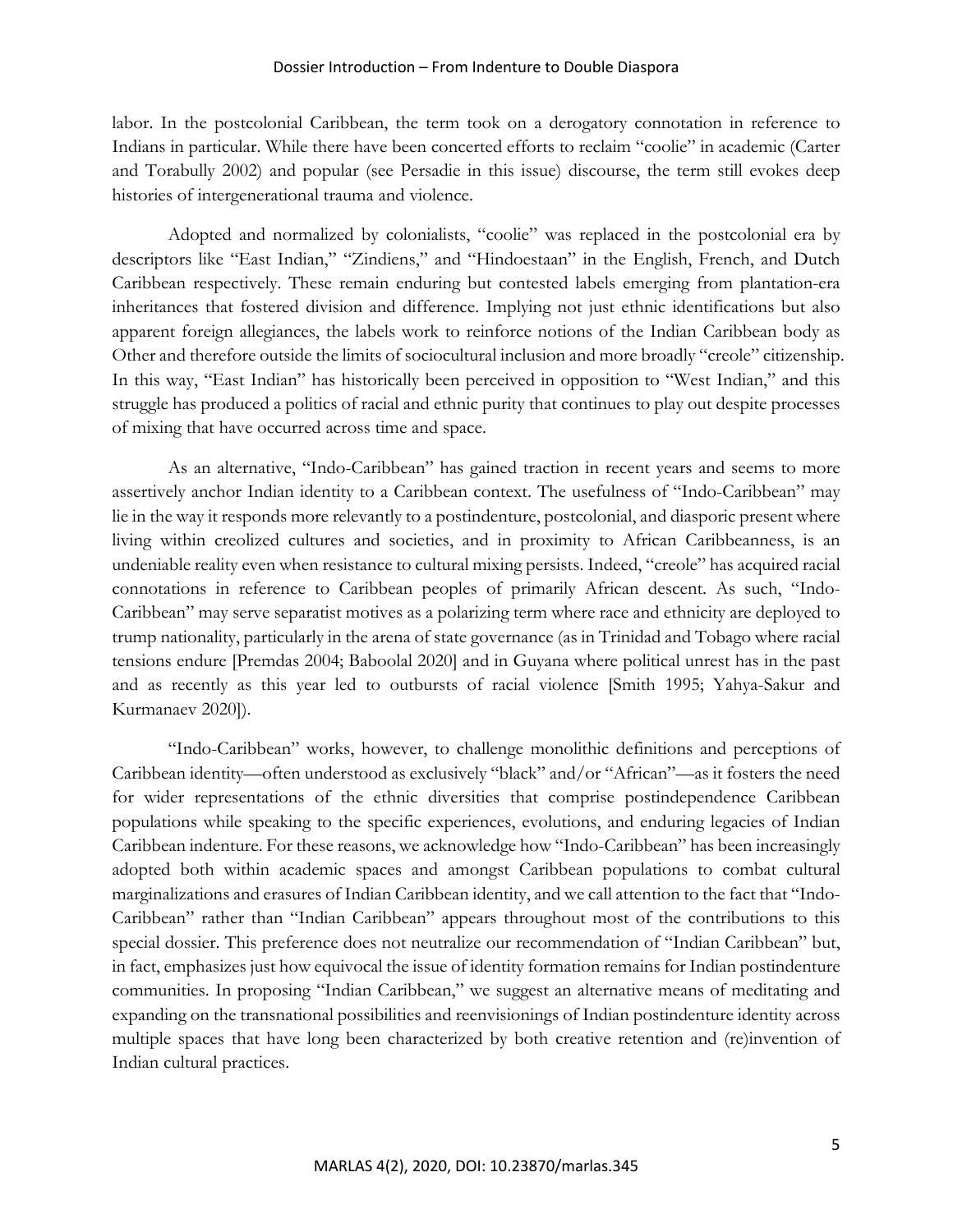#### *Middle Atlantic Review of Latin American Studies*

The ways in which the Caribbean cultural archive is performed marks a common point of departure for these essays. They respond to Deborah A. Thomas' reflections on the Caribbean archive as a means of unfolding an array of possible futures within and beyond the spaces of the nation-state (2013, 42) that serves different purposes within different geopolitical and historical moments (28), even as this archive has traditionally been a creative "process of black memory making" (27). The essays herein work to investigate and reexamine the cultural archive by providing counter- and even co-narratives that diversify and complicate canonical readings of the Caribbean which encompass Indian postindenture cultures, concurrently turning from India to spotlight the Caribbean region and its diasporas.

"Indians have progressed far beyond the nostalgic sentiments of arrival," writes Patricia Mohammed in the opening essay in this volume. In her analysis of Indianness in Caribbean visual art, Mohammed explores the histories and genealogies of an Indian Caribbean aesthetic that has nuanced and persistently imprinted upon the existing Caribbean cultural archive. She concludes that the visual work of Indian Caribbean culture "remains a work in progress" in concert with other diasporic traditions. In this way, Mohammed echoes other authors in this issue who similarly suggest that Indian Trinidadian creative expression can only be understood in relation to and as a product of the variegated processes of creolization and diasporic creativity.

Several authors engage with the queer Indian Caribbean, revealing and rehabilitating the invisibility of and hostility towards queerness in popular discourse. Suzanne C. Persard provides a counterdiscursive reading of the Caribbean archive that has long been framed through heteronormative practices and African Caribbean cultural memory. She does so through critique of Michelle Mohabeer's 1994 film *Coconut*/*Cane & Cutlass* that enfolds and reimagines the intersections of Caribbean, Indian, Hindu, lesbian, and postplantation identities as constituting an archive of indenture. In their contributions, Ryan Persadie and Krystal N. Ghisyawan and Preity R. Kumar provide queer analyses of soca and chutney-soca music videos. Persadie argues for a queer appropriation of "coolie" in offering "qoolie potentials" as a way to reconsider the diasporic possibilities and relationalities of race, gender, and sexuality through a close reading of Indian Caribbean popular music performance. Meanwhile, Ghisyawan and Kumar engage with African Caribbean and Indian Caribbean music video performances to theorize an affective framework of queer tactility that considers what possibilities can exist for reimagining the intimacies of race, gender, and sexuality.

The Indian Caribbean has long been linked with a substantial secondary diaspora in Europe and North America. Vanessa Anne Godden and Tarika Sankar center their writings on creative expression that emerges from this "double diaspora," specifically focusing on works that resonate with the troubled legacies of the historic traumas of indenture and more recent displacements associated with transnational migration. Writing from a Caribbean-Canadian context, Godden reflects on the past coming to bear on the present in their innovative performance art that considers how the physical Indian Caribbean body, the idea of "home," and the practice of culture are intricately entangled with historic and ongoing experiences of trauma. In describing three of their own performances, Godden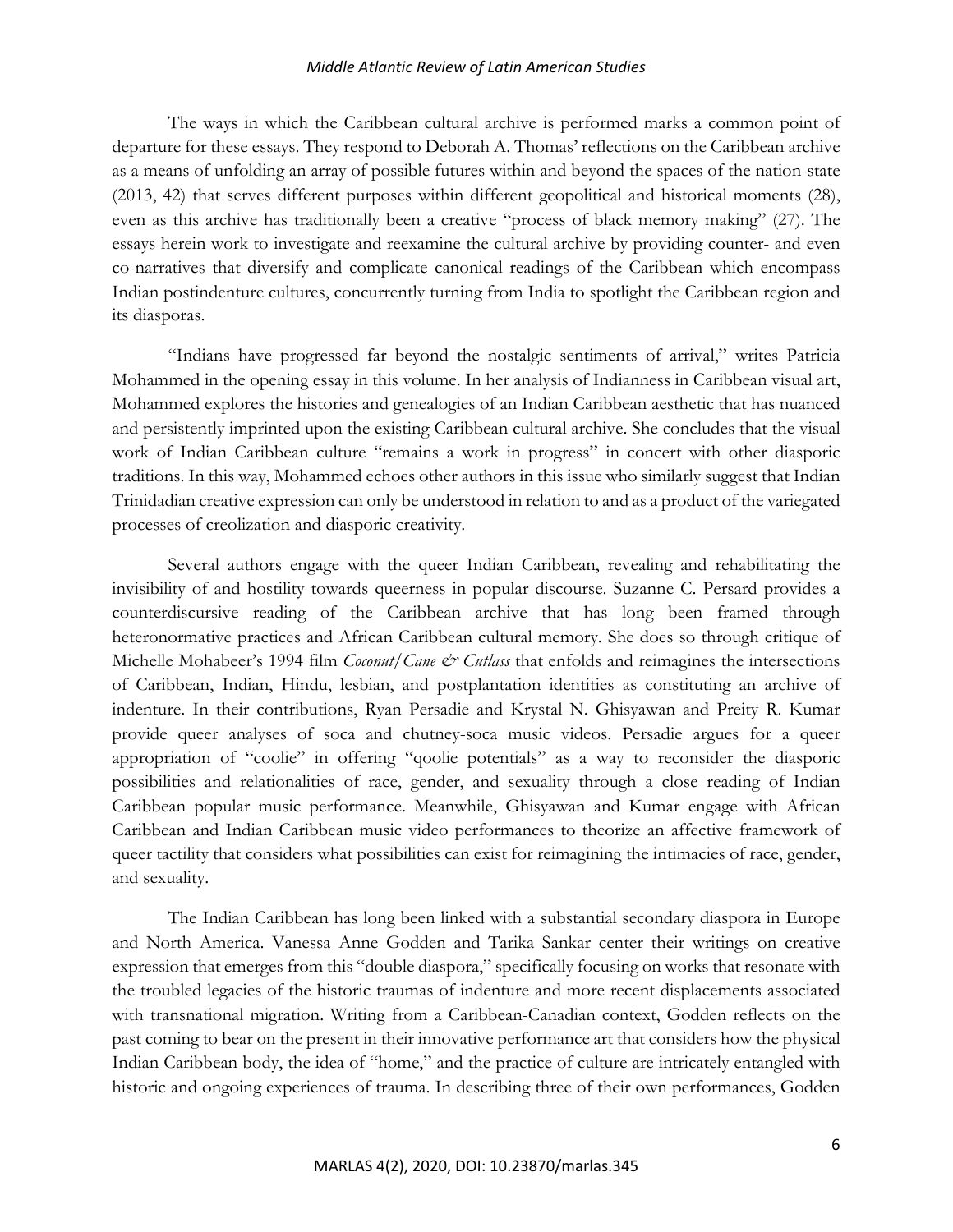#### Dossier Introduction – From Indenture to Double Diaspora

processes the ancestral trauma of indenture alongside the racism they experienced growing up Brown in Canada and the US and their own personal trauma of sexual assault. These painful experiences are processed through artistic expression bound up in the myriad entanglements of decolonization. Sankar critiques work by New York-based Indian Caribbean artists whose creative practice emerges from the invisibility of Indian Caribbeanness in the racial discourse of the United States, which "triggers a revisiting of the historical legacies of migration and indenture" that leads to new conceptions of self and community. Such a process, Sankar argues, allows diasporic communities to elide the "reified categories of race and ethnicity" that dominate sociopolitical nationalist discourse in the Caribbean.

Christopher L. Ballengee further develops the sociocultural politics of Caribbean nationalist discourse via structural analyses of Trinidadian musical styles. He shows how music functions as both sonic and archival practice, conveying colonial and postcolonial relationships between music makers while providing new and useful ways of understanding the creativity and performative aspects of creolization. In the issue's concluding article, Ananya Jahanara Kabir offers a transnational perspective that considers alternate routes to processes of Indian Caribbean creolization by exploring the ways in which Indian Caribbean artistic praxis in Guadeloupe exemplifies a postplantation memorialization and transformation that brings the Atlantic and Indian Oceans in diasporic dialogue with each other. To understand these creative practices through a transoceanic lens, she argues, means participating in a continuous process of decreolization as an attempt to transfer Indian Caribbean identity "out of a differentially creolized cultural landscape and to affiliate across that landscape" which must then be embodied into a "fractal understanding of creolization within which recreolization is necessarily enfolded."

The essays remind us that Indian Caribbean peoples have significantly shaped the fabric of their respective Caribbean and diasporic societies. However, even one hundred years postindenture, relatively little attention has been accorded Indian Caribbean visual and performing arts toward understandings of how these contributions reflect and register upon complex processes involved in formations and potentialities of Caribbean identity. It is our wish then that we meaningfully add to the existing body of scholarly research that engenders sustainable interest in making the Indian Caribbean more visible, more vocal, and more pertinent to the necessary and critical debates taking place within public and academic Caribbean discourses in the twenty-first century and beyond.

**Christopher L. Ballengee** is an ethnomusicologist and Associate Professor of music at Anne Arundel Community College (Maryland, USA), who has researched Indian Caribbean music since 2007. As a Diego Carpitella Visual Ethnomusicology fellow at the Giorgio Cini Foundation (2018– 2019), he completed a feature-length documentary film *Sweet Tassa: Music of the Indian Caribbean Diaspora*  that has been screened at numerous conferences and festivals. His current research centers on dholtasha drumming and related genres throughout the South Asian postindenture diaspora.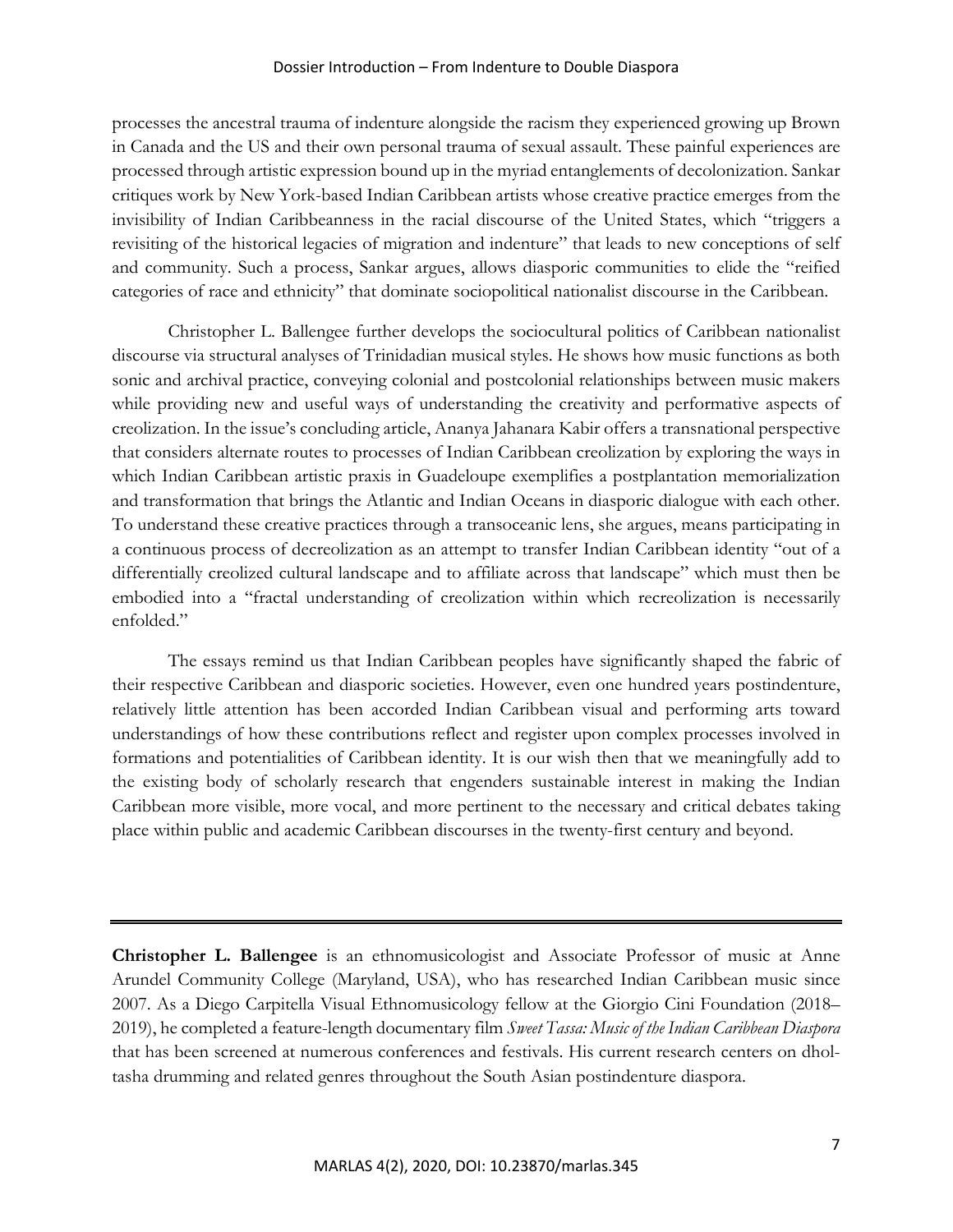**Darrell Gerohn Baksh** is a PhD candidate in the Cultural Studies program at The University of the West Indies (St. Augustine Campus, Trinidad), who researches Indian Caribbean popular music culture. His work explores the evolution and reinvention of Trinidadian chutney-soca to consider what possibilities and reimaginings of Indian Caribbean identity exist through musical mixings and remixings.

## **References**

Baboolal, Yvonne

2020 "Politicians Blamed for Racial Tensions." *Trinidad Express*, 30 Aug.

Brereton, Bridget

- 1979 *Race Relations in Colonial Trinidad 1870-1900*. Cambridge: Cambridge University Press.
- 2010 "'All ah we is not one': Historical and Ethnic Narratives in Pluralist Trinidad." *The Global South* 4 (2): 218–238.
- Carter, Marina, and Khal Torabully
- 2002 *Coolitude: An Anthology of the Indian Labour Diaspora*. London: Anthem Press.

Gosine, Andil, ed.

2017 "Art after Indenture" [Special issue]. *Small Axe* 21 (2).

Gosine, Andil, Sean Metzer, and Patricia Mohammed, eds.

2019 "Expressions of Asian Caribbeanness" [Special issue]. *Asian Diasporic Visual Cultures and the Americas* 5 (1–2).

Hassankhan, Maurits S.

2014 "The Indian Indentured Experience in Suriname: Control, Accommodation and Resistance." In *Resistance and Indian Indenture Experience: Comparative Perspectives*, edited by Hassankhan, Brij V. Lal, and Doug Munro, 199–240. New Delhi: Manohar.

Hosein, Gabrielle Jamela, and Lisa Outar, eds.

2017 *Indo-Caribbean Feminist Thought: Genealogies, Theories, Enactments*. New York: Palgrave Macmillan.

Munos, Delphine, and Mala Pandurang, eds.

2018 "Race Relations and the South Asian Diasporic Imaginary" [Special issue]. *South Asian Diaspora*  10 (2).